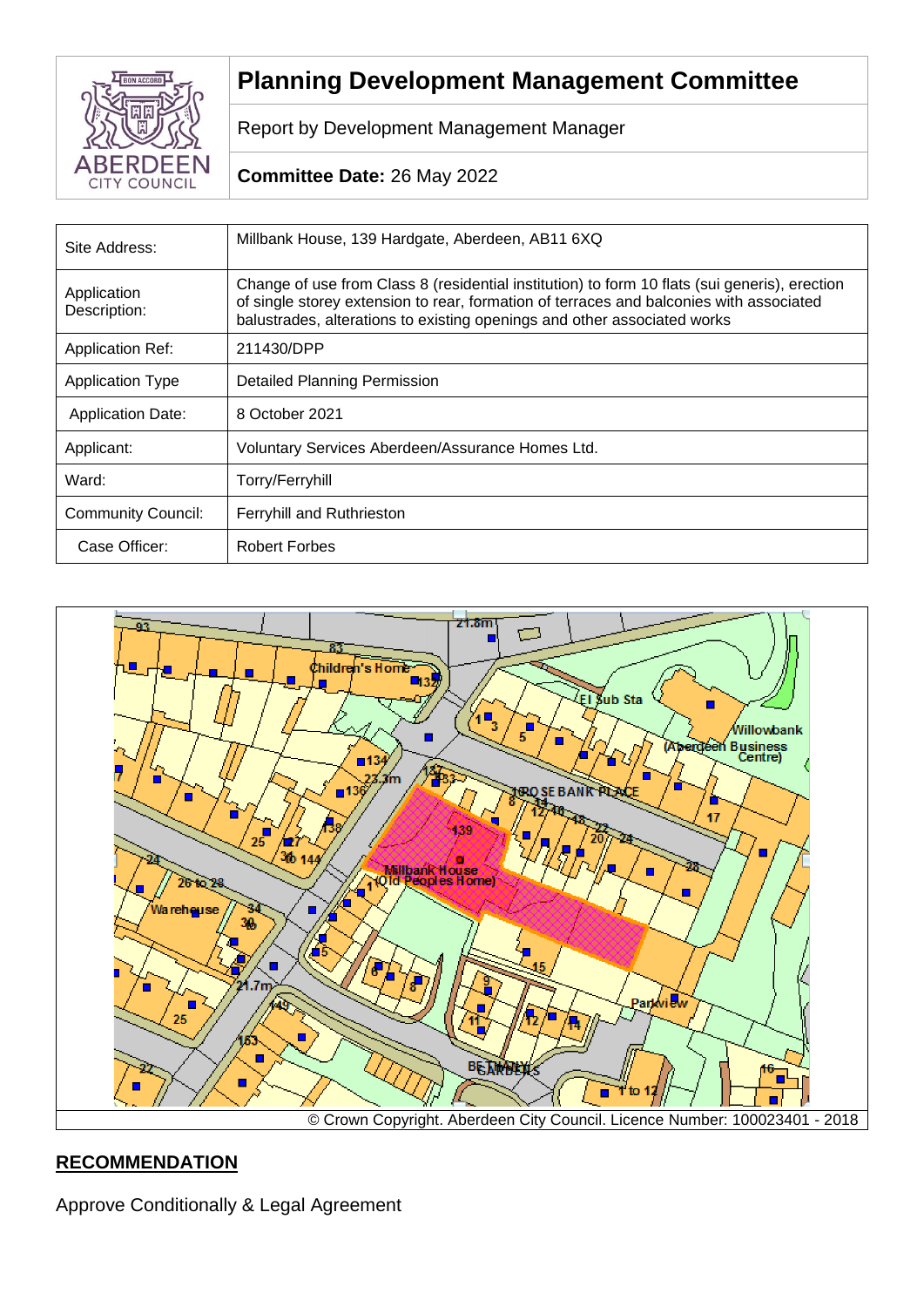## **APPLICATION BACKGROUND**

## **Site Description**

The site comprises a vacant residential institution which was operated by a local charity (VSA). The original granite building on the site is 2½ storey high and is set back from the street frontage. It has been significantly altered and extended with later 2 storey extensions using granite and rendered blockwork. The site retains its historic granite entrance pillars and boundary wall, albeit the access appears to have been widened. The wall provides a degree of privacy and is an imposing feature in the street scene. The front garden contains established deciduous trees and shrub planting which provides amenity and visual softening. The rear part of the site is landlocked and contains a number of established trees which are not visible from any public area.

The site lies within a largely residential area, nothwithstanding its proximity to the city centre. There are 4 storey tenement flats overlooking the site frontage located on the west side of Hardgate and 3 storey traditional tenement flats flanking Rosebank Place. 2 storey modern terraced houses with associated parking areas are located to the south, fronting Hardgate and on Bethany Gardens. Immediately to the south of the rear part of the site is a detached Victorian house with associated private garden ground. There are a mix of commercial uses in the immediate vicinity on the Hardgate including a café, a hot food takeaway, and class 2 uses. Nearby on Holburn Street are a range of supporting commercial uses, including a supermarket. A care home is located at the junction of Hardgate and Willowbank Road. Bon Accord Crescent Gardens lies around 270m walking distance from the site.

## **Relevant Planning History**

None for the site

A pre-application enquiry regarding demolition and redevelopment of the site to provide flats was submitted by the current agent in 2020 (ref. 200197/PREAPP). The response encouraged retention and conversion of the existing granite building.

A planning application for redevelopment of a nearby site at 26-28 Hollybank Place to form 11 flats (ref. 211807/DPP) awaits determination.

## **APPLICATION DESCRIPTION**

## **Description of Proposal**

Conversion and alteration / extension of the existing building to form 10 flats (7 x 1 bed units and 3 x 2 bed units). 4 flats are proposed on the ground floor, 5 on the first floor and 1 on the top floor. The flats would be accessed via the existing front door and would share a central stair core and lift. The existing building would be retained and minor external elevational alterations made to accommodate a revised internal layout. These alterations would include formation of external balconies / terraces to provide private amenity areas for occupants. The rear of the building would be further extended to provide additional accommodation. A small single storey flat-roofed extension would be formed on the east elevation of the building; this would measure around 4.4m deep by 7.2m wide. It would be positioned around 2m off the south boundary. An external terrace area would be formed on its roof. The access to the front garden would be altered by widening the access width to 5.5m and reconstruction of the pillars. The existing parking area in the front garden would be adjusted / slightly extended to form additional parking (a total of 7 car parking spaces are proposed).

## **Amendments**

Provision of glazed screens to proposed roof terrace / balconies and obscure glazed windows.

## **Supporting Documents**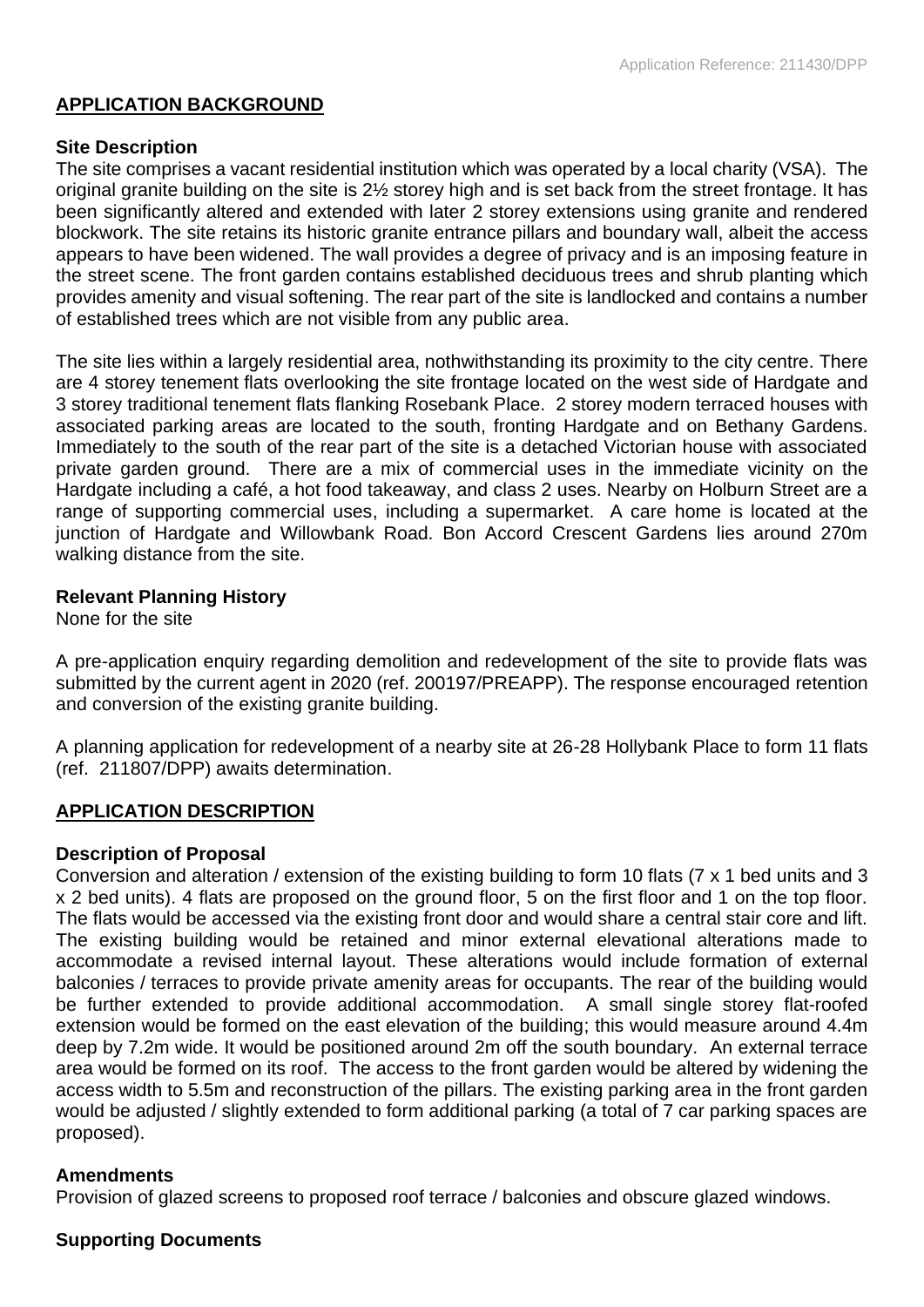All drawings and supporting documents listed below can be viewed on the Council's website at:

[https://publicaccess.aberdeencity.gov.uk/online](https://publicaccess.aberdeencity.gov.uk/online-applications/applicationDetails.do?activeTab=documents&keyVal=R08XCRBZGKH00)[applications/applicationDetails.do?activeTab=documents&keyVal=R08XCRBZGKH00](https://publicaccess.aberdeencity.gov.uk/online-applications/applicationDetails.do?activeTab=documents&keyVal=R08XCRBZGKH00)

- Tree Survey Report
- Viability Summary Report

#### **Reason for Referral to Committee**

The application has been referred to the Planning Development Management Committee because in excess of 5 objections have been received.

#### **CONSULTATIONS**

**ACC - Housing –** No objection. Advise that ALDP Policy H5 requires a 25% affordable housing contribution from all housing developments of 5 units or more which equates to 2.5 units. For developments of less than 20 units the provision of affordable housing may be on-site, off-site or commuted payments. If the developer intends to provide Low-Cost Home Ownership (LCHO) as an affordable housing contribution, they should enter into early discussions with the Housing Strategy Team regarding this as there is currently little demand for this type of affordable housing.

**ACC - Roads Development Management Team –** No public safety objection. Note that the site is located in the inner city, in controlled parking zone 'H', very close to City Centre and therefore readily served in terms of walking, with direct access onto the public footpath along Hardgate. Advise that the proposed secure cycle storage is accepted. Advise that a minimum site entrance width of 5.5m is required (as now proposed). Advise that, in terms of ACC transport guidance, the proposal results in a theoretical total car parking requirement of 14 spaces.

#### **ACC - Environmental Health –** No response received.

**ACC - Developer Obligations** – No objection. Advise that contributions are required towards healthcare facilities (£3,808), core path network (£2,455), secondary education (£2,635), open space (£1,208), and community facilities (£12,068).

**ACC - Schools Estates Team –** No objection. Advise that the proposed development is likely to result in Harlaw Academy further exceeding its capacity, so a contribution would be required from the developer to assist with the cost of creating additional capacity at the school, through the reconfiguration of existing space. There is sufficient capacity at Ferryhill School to accommodate the number of pupils expected to be generated by this development.

**ACC - Waste and Recycling –** No objection. Advise that communal waste and recycling bins would be provided for residents.

**Scottish Water –** No objection. The proposed development will be fed from Invercannie Water Treatment Works (River Dee). Unfortunately, Scottish Water is unable to confirm water supply capacity. Advise that there is currently sufficient capacity for a foul only connection in the Nigg Wastewater Treatment works to service the development. Advise that for reasons of sustainability and to protect our customers from potential future sewer flooding, Scottish Water will not accept any surface water connections into their combined sewer system.

**North East Scotland Biological Records Centre –** No objection. Provide information regarding species sightings / records.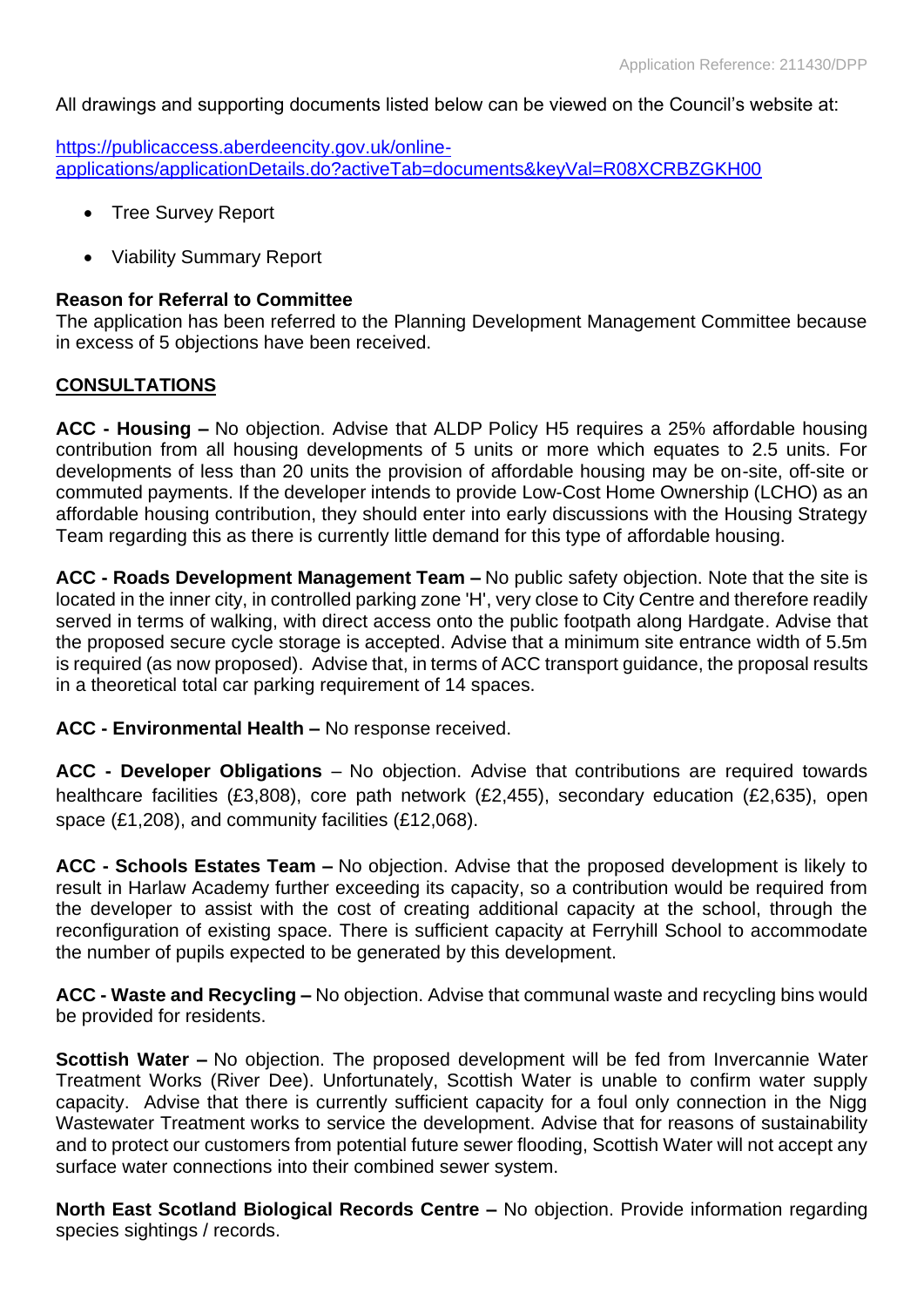# **Ferryhill and Ruthrieston Community Council –** Not currently established**.**

## **REPRESENTATIONS**

A total of 7 objections have been received, largely from nearby residents. The issues raised can be summarised as follows:

- Traffic generation / need for traffic impact assessment
- Unsuitable access / impact on pedestrian safety
- Adverse impact on existing on-street car parking
- Adverse impact on residential amenity due to overlooking from proposed external terraces / balconies
- Overdevelopment of the site
- Impact on foxes / wildlife
- Waste generation
- Impact on foul drainage
- Temporary impacts during construction works
- Lack of need for more flatted development
- The premises should remain as a car home
- Impact on trees in rear garden area / need for tree works
- Design quality/ adverse impact on historic building facade

# **MATERIAL CONSIDERATIONS**

## **Legislative Requirements**

Sections 25 and 37(2) of the Town and Country Planning (Scotland) Act 1997 require that where, in making any determination under the planning acts, regard is to be had to the provisions of the Development Plan and that determination shall be made in accordance with the plan, so far as material to the application unless material considerations indicate otherwise.

## **National Planning Policy and Guidance**

Scottish Planning Policy 2014 (SPP) expresses a presumption in favour of development that contributes to sustainable development.

## **Development Plan**

Aberdeen City and Shire Strategic Development Plan 2020 (SDP)

The current SDP for Aberdeen City and Shire was approved by Scottish Ministers in September 2020 and forms the strategic component of the Development Plan. No issues of strategic or cross boundary significance have been identified.

## Aberdeen Local Development Plan 2017 (ALDP)

Section 16 (1)(a)(ii) of the Town and Country Planning (Scotland) Act 1997 requires that, where there is a current local development plan, a proposed local development plan must be submitted to Scottish Ministers within 5 years after the date on which the current plan was approved. The extant local development plan (ALDP) is now beyond this 5-year period. The Proposed Aberdeen Local Development Plan 2020 was submitted to the Planning & Environmental Appeals Division at the Scottish Government in July 2021. The formal examination in public of the Proposed Local Development Plan 2020 has commenced with reporters appointed. Material consideration will be given to the Proposed Local Development Plan 2020, in the context of the progress of its examination, in the assessment of planning applications.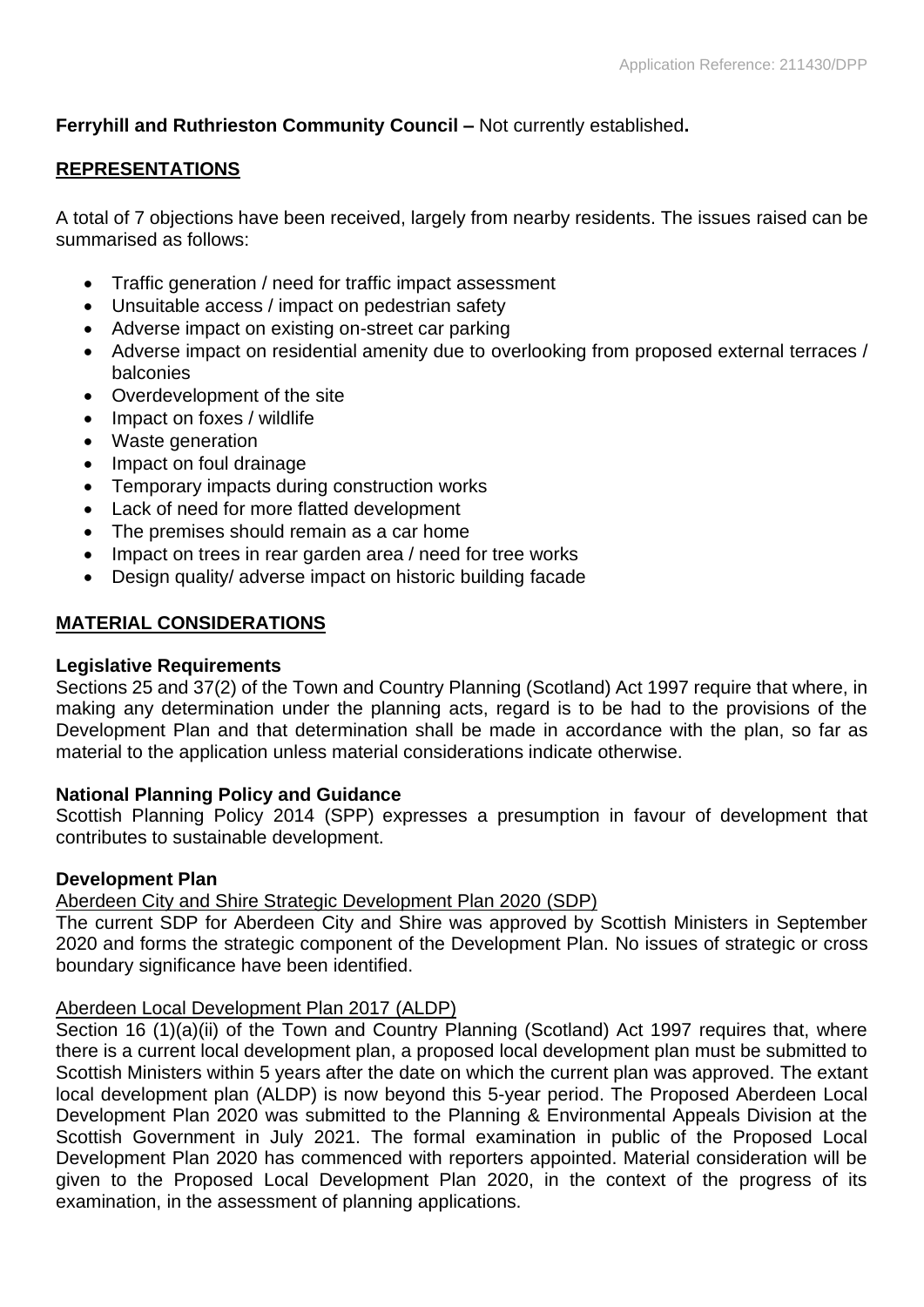Given the extant local development plan is beyond its five-year review period consideration, where relevant, should be given to paragraph 33 of SPP which states:

"Where relevant policies in a development plan are out-of-date or the plan does not contain policies relevant to the proposal, then the presumption in favour of development that contributes to sustainable development will be a significant material consideration."

The following policies are relevant –

- H1: Residential Areas
- H3: Density
- H5: Affordable Housing
- T2: Managing the Transport Impact of Development
- T3: Sustainable and Active Travel
- NE4: Open Space Provision in New Development
- NE5: Trees and Woodland
- NE6: Flooding, Drainage & Water Quality
- NE8: Natural Heritage
- D1: Quality Placemaking by Design
- D2: Landscape
- D5: Our Granite Heritage
- R6: Waste Management Requirements for New Development
- R7: Low & Zero Carbon Build & Water Efficiency
- CI1: Digital Infrastructure
- I1: Infrastructure Delivery & Planning Obligations

The southern edge of the city centre boundary, as identified in the ALDP, lies 76m to the north-west of the site.

## **ALDP Supplementary Guidance (SG)**

Affordable Housing SG Flooding, Drainage and Water Quality SG Green Space Network and Open Space SG Landscape SG Noise SG Natural Heritage SG Planning Obligations SG Resources for New Development SG Transport and Accessibility SG Trees and Woodlands SG

## **Proposed Aberdeen Local Development Plan 2020 (PALDP)**

The PALDP was approved at the Council meeting of 2 March 2020. A period of representation in public was undertaken from May to August 2020 and the Proposed ALDP has since been submitted to the Scottish Government Planning and Environmental Appeals Division for Examination in Public. The Proposed ALDP constitutes the Council's settled view as to what the final content of the next adopted ALDP should be and is now a material consideration in the determination of planning applications. The Aberdeen Local Development Plan 2017 will continue to be the primary document against which applications are considered. The exact weight to be given to matters contained in the Proposed ALDP (including individual policies) in relation to specific applications will depend on whether –

- such matters have or have not received representations as a result of the period of representations in public for the Proposed ALDP;
- the level of representations received in relation to relevant components of the Proposed ALDP and their relevance of these matters to the application under consideration.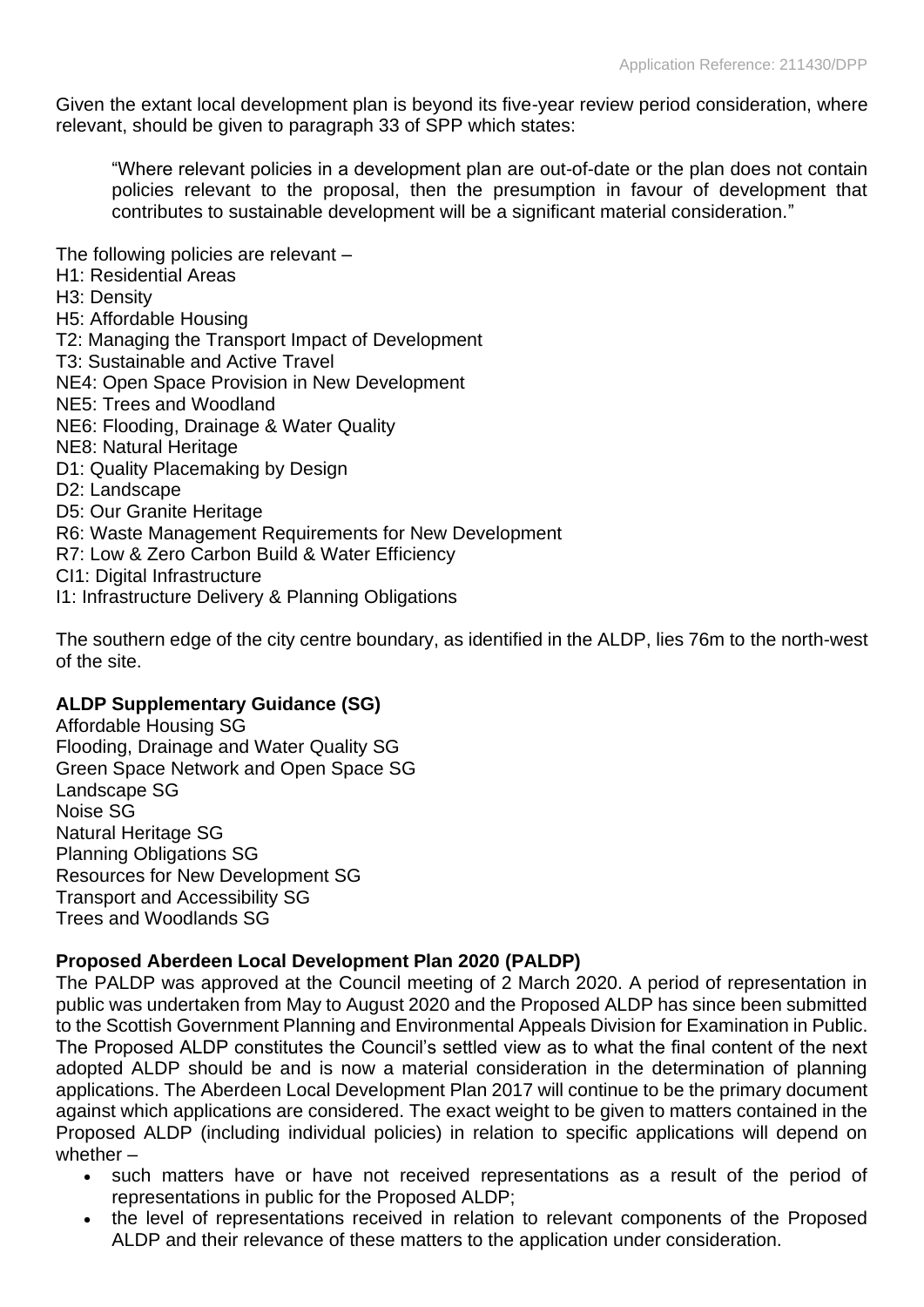The foregoing can only be assessed on a case-by-case basis. In relation to this particular application, the policies in the PALDP substantively reiterate those in the ALDP.

The following policies are relevant: H1- Residential Areas; H3- Density; H4- Housing Mix and Need; H5- Affordable Housing; D1- Quality Placemaking; D2- Amenity; D5- Landscape design; D6- Historic Environment; D7- Our granite Heritage; R5 - Waste Management Requirements for New Development; R8- Heat Networks; I1 - Infrastructure Delivery and Planning Obligations; T2 - Sustainable Transport; T3- Parking; CI1- Digital Infrastructure.

## **Other Material Considerations**

The Aberdeen City and Aberdeenshire Housing Need and Demand Assessment 2017 (HNDA). Figures in the HNDA identify up to 1,368 new affordable homes needed per annum over a 20-year period. This estimate of net annual housing need depends greatly on the economy and the housing market.

ACC Open Space Audit 2010.

## **EVALUATION**

## **Principle of Development**

The delivery of housing on a disused brownfield site within a settlement which is accessible by public transport accords in principle with the SPP presumption in favour of development that contributes to sustainable development. Given the non-strategic scale of the proposal and that it does not raise matters of a cross boundary nature, the SDP is of limited relevance in this case. Adequate infrastructure exists to service the development, in accordance with the expectations of ALDP policy I1. Although the site is not specifically identified as a brownfield opportunity site with potential for housing development within appendix 1 of the ALDP, or in the PALDP, the proposal accords with ALDP spatial strategy to encourage the regeneration of brownfield sites and aligns with the aspirations of the HNDA. The principle of a residential conversion at the site was accepted in preapplication advice issued in 2020 and is welcomed. It is considered that there has been no material change in circumstances which changes that opinion. The retention and reuse of a historic granite building is in accordance with the objective of ALDP policy D5. However, the proposal raises a number of issues which require detailed assessment.

## **Design Quality**

The retention and sensitive adaptation of a historic granite building, as opposed to demolition and redevelopment of the site, is particularly welcome in terms of sustainable design. It is considered that the external alterations of the building are limited in extent and are considered to complement the historic character of the building. It is noted that the setting of the original building has been significantly altered by the historic construction of extensions, including the 2-storey flat roofed extensions which flank the frontage. The addition of the proposed balcony features on the front elevations of these extensions would therefore not have a detrimental impact on the historic character of the building. Details of construction of the balconies / terraces can be secured by condition in order to accord with the objective of ALDP policy D1. It is noted that the extension to the rear of the building would not be visible from public view. Although its flat roofed form does not relate to the original historic building form, it is noted that the building already has flat roofed extensions and thus, the extension would not be visually incongruous. Whilst the widening of the access would result in a loss of part of the existing granite wall at the site frontage, which is regrettable, it is designed to be the minimum width that is acceptable to ACC Roads Service. A condition is proposed in order to ensure that the granite wall / pillars are preserved and reinstated in accordance with the objective of ALDP policy D5.

## **Impact on Existing Residential Amenity**

It is noted that the existing use of the site as a care home is of a residential related use. The proposed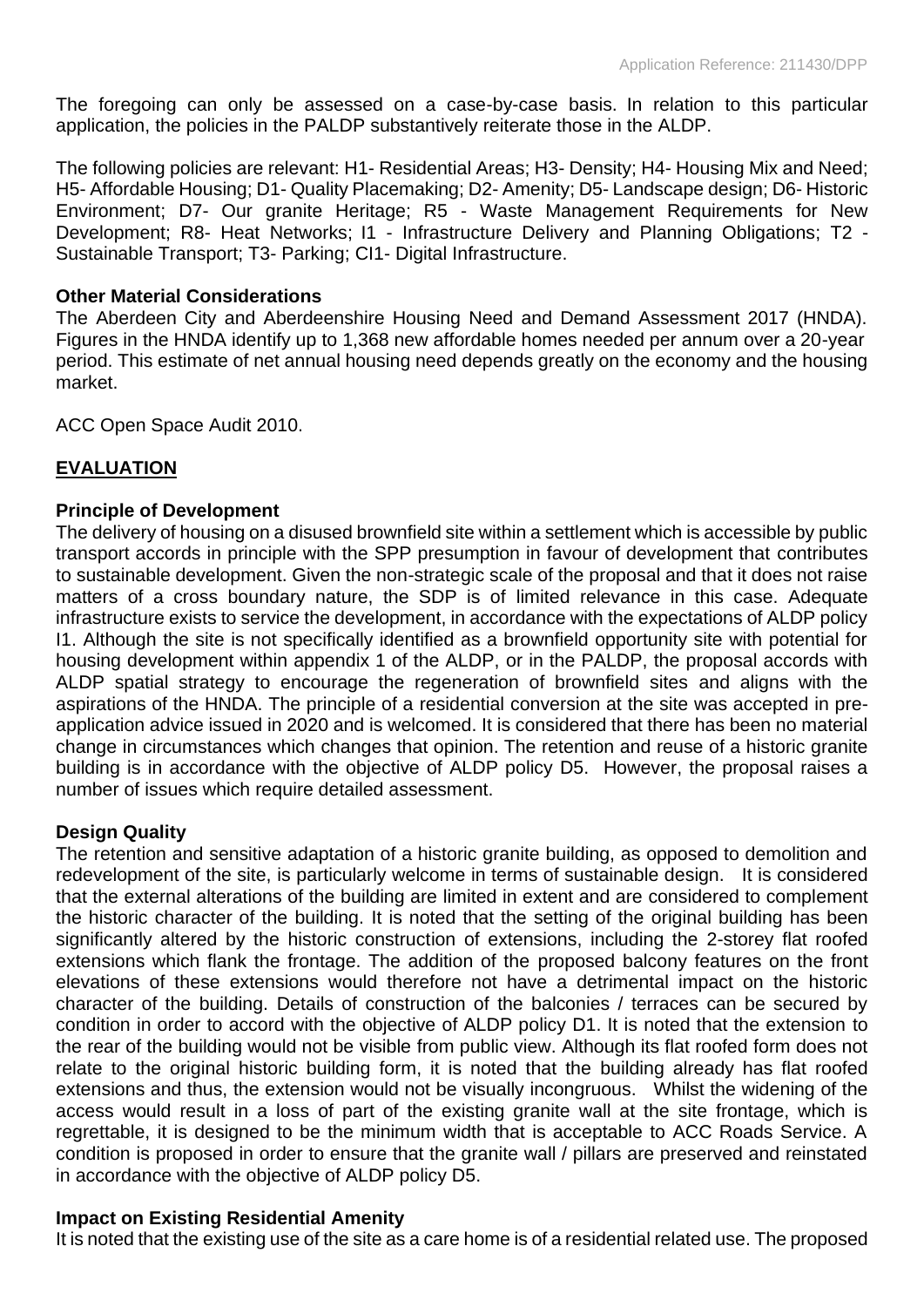use as flats would be of similar nature, and would not conflict with residential amenity in principle. The physical alterations to the building are limited in extent and do not present any fundamental concerns. The proposed single storey ground floor extension at the rear of the site is of limited scale and would not result in any conflict with adjacent amenity due to overlooking, over domination or shading impact. The principal concerns relate to the impact of the terraces and balconies due to potential overlooking.

It is accepted that there would be potential for overlooking of adjacent houses / flats from the proposed terraces / balconies. However, the existing wall at the site frontage provides a degree of screening of the windows of ground floor flat windows. The existing trees at the front of the site provide further screening of the terraces when viewed from the upper floor flats on Hardgate facing the site, particularly in the summer when the trees are in leaf and the terraces are more likely to be used by occupants. The retention of the existing boundary wall and trees at the site frontage is therefore considered to be essential in order to protect adjacent amenity and can be required by condition. It is noted that the south most terrace proposed on the frontage faces onto a single storey hot food take-away and a gap between the facing tenement flats rather than directly overlooking flats to the west. There would be potential overlooking of the rear garden of the adjacent house to the south of the site from the south elevation of this terrace. This potential impact can be addressed by use of condition requiring details of physical screening measures.

There would also be need for provision of physical screening measures on the terraces and balconies located on the non-primary (side) elevations of the building) due to the proximity of these amenity spaces to other housing to the north and the south of the site and potential overlooking concerns. A condition can address the need for provision of details of such measures, as use of screening measures is acceptable on these secondary elevations (in contrast to the front / principal elevation).

It is noted that the extension to the rear of the building would be of limited scale (height and footprint) and sufficiently distant from the site boundaries such that it would have no significant impact on adjacent amenity.

Although there would inevitably be a degree of disturbance and noise generation during the proposed construction / conversion works, these would be of a transient nature and have no longterm effect. It is noted that the Environmental Health Service has not provided comments on the proposal. However, given the existence of other noise nuisance controls, construction noise does not warrant imposition of a condition.

Overall, subject to imposition of suitable conditions, there would be no adverse impact on residential amenity.

## **Proposed Amenity for Occupants**

It is considered that the proposed development would achieve high level of amenity for occupants in accordance with the objective of PALDP policy D2. The flats at the building frontage would be set back from the street and the upper flats would benefit from their outlook onto the existing landscape area and trees at the site frontage. Although it is accepted that the immediate outlook of the ground floor flats at the frontage onto car parking would not be ideal, reduction of the level of car parking proposed on site in order to enhance such amenity would not accord with the wishes of the objectors and could result in overspill parking on adjacent streets. The provision of sizeable private amenity spaces for each upper flat is a welcome feature. In addition, all occupants would have access to a large communal area at the rear of the site which includes existing mature trees of amenity value and would not be affected by the development. This would provide a valuable usable external area and can be suitably landscaped. Overall, an acceptable level of amenity would be created for occupants.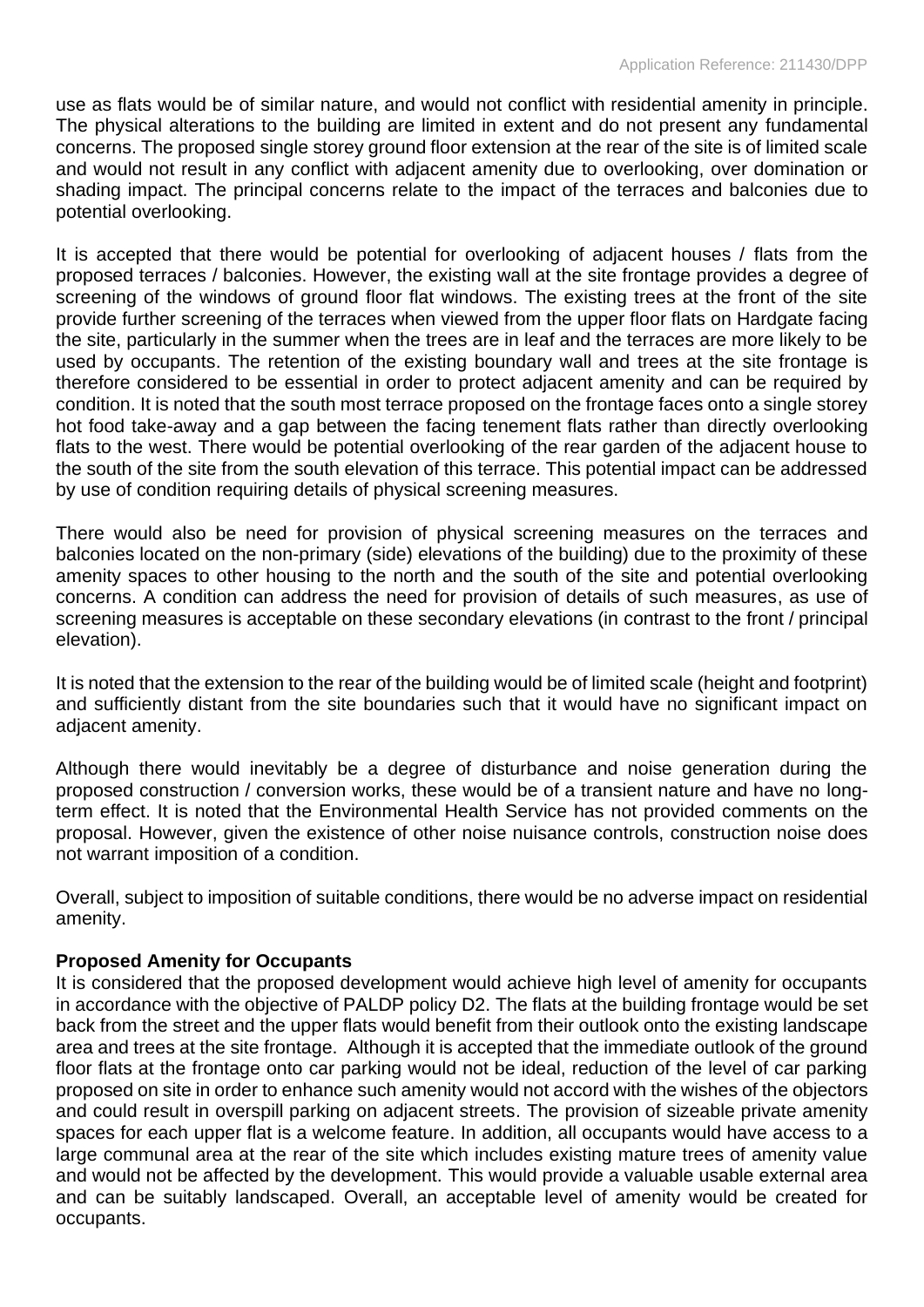## **Open space Impact**

It is noted that ACC Open Space Audit identifies no public open space as being within the site. No public open space is proposed within the site. The scale and nature of development and its constrained brownfield location is such that public open space cannot reasonably be required to be provided within the site. However, Bon Accord Crescent Gardens, which is a valued public park, lies within easy walking distance of the site. It is accepted that the development would place additional demand on existing public open space. In order to address this matter, a contribution towards the enhancement of open space outwith the site has been agreed with the applicant as part of the developer obligations package in accordance with the objective of ADLP policy NE4 and related SG. Adequate communal external amenity space would be provided for occupants of the development within the site. In addition to the proposed private terraces / balconies, landscaped external seating and drying areas could be provided within the existing garden area at the rear of the site. The detailed layout, planting and design of this can be secured by condition.

## **Tree Impact**

The submitted tree report recommends felling 2 category B cherry trees at the frontage of the site. It is considered that the mature flowering cherry trees within the front garden area of the site are of amenity value. Their retention is required in order to protect amenity and to provide a degree of privacy and softening of the proposed external terraces at the site frontage when viewed from the upper floors of the flats on Hardgate facing the site. As the removal of these trees at the site frontage is not considered acceptable in terms of compliance with the objectives of ALDP policy NE5 and wider amenity / sustainable development objectives, the site plan has been updated accordingly. Further details of tree protection and the precise layout, no dig construction techniques and any adjustment of the external area at the site frontage are required in order to ensure a satisfactory design solution and can be required by use of a suspensive condition.

The two other (Norway Maple) trees in the rear garden area which it is proposed to fell are considered to be of limited amenity value due to not being visible from any public place. Their proximity to the building and site boundary is such that removal of these trees is warranted, subject to provision of replacement planting. Further details of tree protection, management and replacement planting at the rear of the site can be required by suspensive condition in order to ensure continuity of tree cover on site.

## **Natural Heritage Impact**

Although no ecological survey has been submitted in support of the application, the site contains no designated sites of wildlife value and does not lie adjacent to an Local Nature Conservation Site. The information provided by Nesbrec does not indicate a high degree of sensitivity or the likely presence of protected species at or near the site. It does, however, indicate that Swifts are present in the area and thus incorporation of suitable nesting boxes within the building / site would be appropriate. Although bats may be present in the surrounding area, there are no Nesbrec records of bat sightings at or near the site. The submitted tree survey states that the surveyed trees had no bat roosting potential. Given that no works are proposed to the roof of the existing building, it is therefore considered unreasonable to require a more detailed bat survey in this instance. It is noted that foxes are not a protected species and thus no fox survey can reasonable be required. The presence of foxes on the area is not evidenced by Nesbrec records. Although they may be present in the site / surrounding area, the main undeveloped part of the site of potential wildlife value lies to the east of the building and would largely be unaffected by the works (other than removal of two trees). A condition can be imposed to ensure that appropriate ecological enhancement measures and soft planting are implemented in the site in order to enhance its value as an ecological resource in accordance with the objective of ALDP policy NE8 and related guidance.

## **Drainage**

It is accepted that the development would generate foul drainage, as does the existing use. It is noted that foul drainage from the development would connect to the existing public sewer and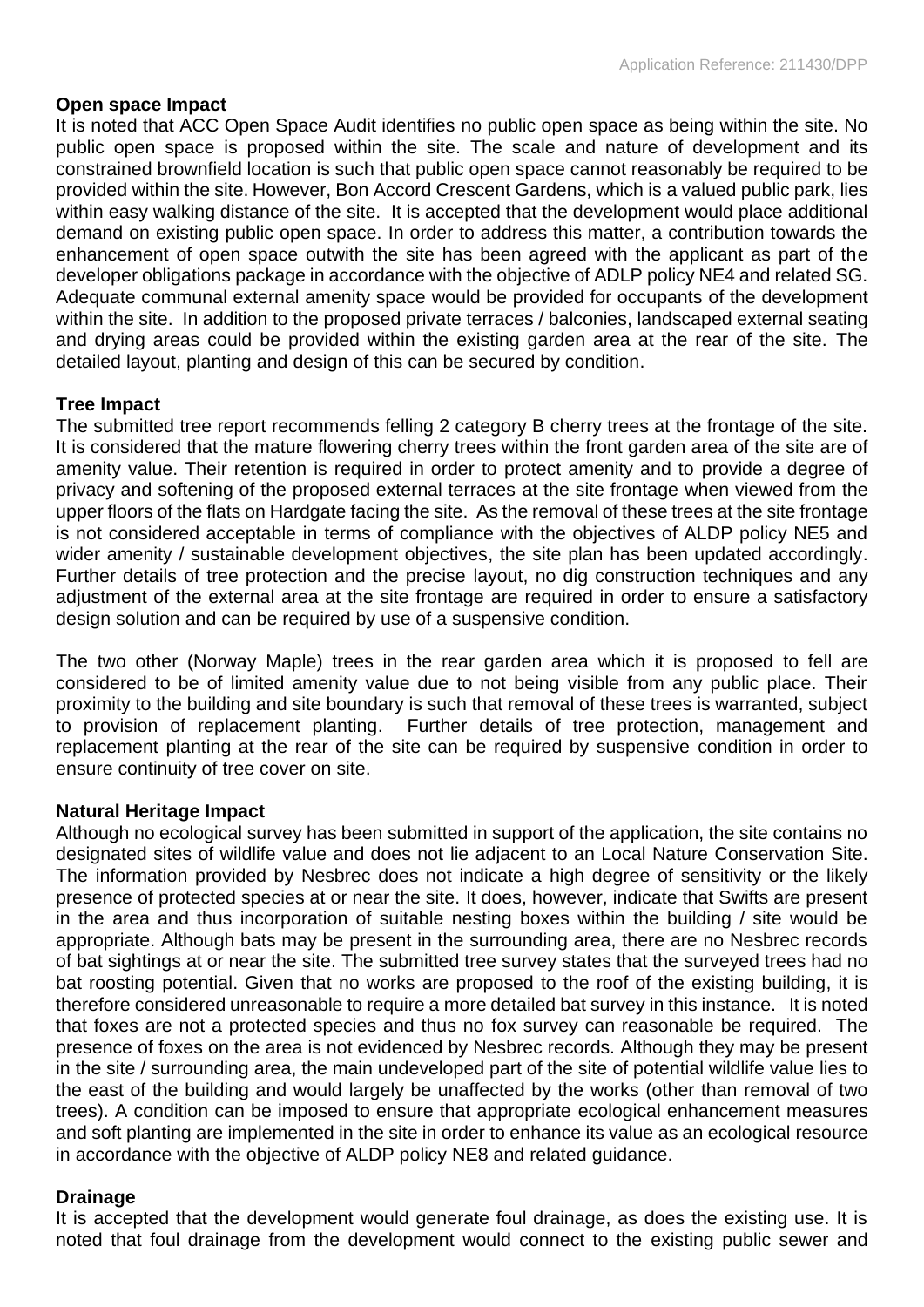Scottish Water have confirmed that adequate foul drainage capacity exists. Thus, there is no basis for refusal of the proposal on grounds of foul waste capacity / generation.

The proposal would result in a limited increase in the extent of building and hard surfacing within the site and thus a limited increased risk of surface water flooding / pollution (e.g. during construction works). The limited scale of the works is such that a DIA is not required. A condition can be imposed to ensure that appropriate SUDS measures are implemented on site in accordance with the objective of ALDP policy NE6 and related SG.

## **Traffic Generation**

ALDP Policies T2 and T3 advise that new developments should provide sufficient measures to minimise any traffic impact that may occur as a result of the development. Likewise, new developments should maximise opportunities for sustainable development and should be accessible by a range of transport modes.

In this case the development is located within a central area and would provide limited off-street car parking spaces. The site is readily accessible by other modes of transportation such as walking, cycling and buses, due to its central location, with regular bus services nearby on Holburn Street. In addition, the site would be reasonably close to the City's bus and train stations. The site has good access to nearby facilities, including shops and schools and no network / infrastructure interventions are required to enable the development. Given the central location of the development and the variety of transport modes that can be used to access the site, the proposal is considered acceptable in principle in terms of relevant transport policy. The provision of a financial contribution to be used for enhancement of the City Car club would help to minimise any traffic impact (by reduction of parking demand) and would accord with ALDP Transport SG and the objective of policy T2. A contribution of £4000 is required and can be secured by a legal agreement.

It is noted that the limited scale of the development is such that a formal transport impact assessment (TIA) is not required and has not been requested by ACC Roads Service. The site is located within a central area close to the city centre with good access to public transport and varied existing supporting facilities / land uses. It is therefore likely that a significant proportion of trips associated with the development could be made by non-car modes (e.g. relative to a peripheral / suburban development at the outskirts of the city). Given this context and the SPP presumption in favour of development that contributes to sustainable development, the absence of a TIA or Transport Statement does not warrant refusal of the application.

It is noted that ACC Roads Development Management do not object to the proposal on the basis of traffic generation and have raised no specific public or road safety concerns in relation to vehicle traffic generation, servicing and delivery requirements. They acknowledge that pedestrian linkage is acceptable.

## **Car Parking**

Lack of parking provided within the site has been raised as a concern in the objections received for this application. However, the Planning Authority are promoting low car developments within appropriate central areas of the site to encourage sustainable development in accordance with the objectives of alleviating issues such as traffic congestion and climate change, by discouraging car use and incentivising modal shift. Given the central location of the site, it is likely that the development would result in low car usage, relative to more peripheral / suburban locations. In addition, given that the site lies within one of the Council's Controlled Parking Zones, on-street car parking in such areas is regulated. It is recognised that future occupants of the site would be entitled to apply for parking permits for neighbouring streets within this zone, thereby increasing on-street car parking pressure, particularly during the evening / overnight. This is an area where there is already an overprovision of parking permits issued to residents and thus likely high pressure for onstreet parking. Although no parking survey has been undertaken by the applicant, it is noted that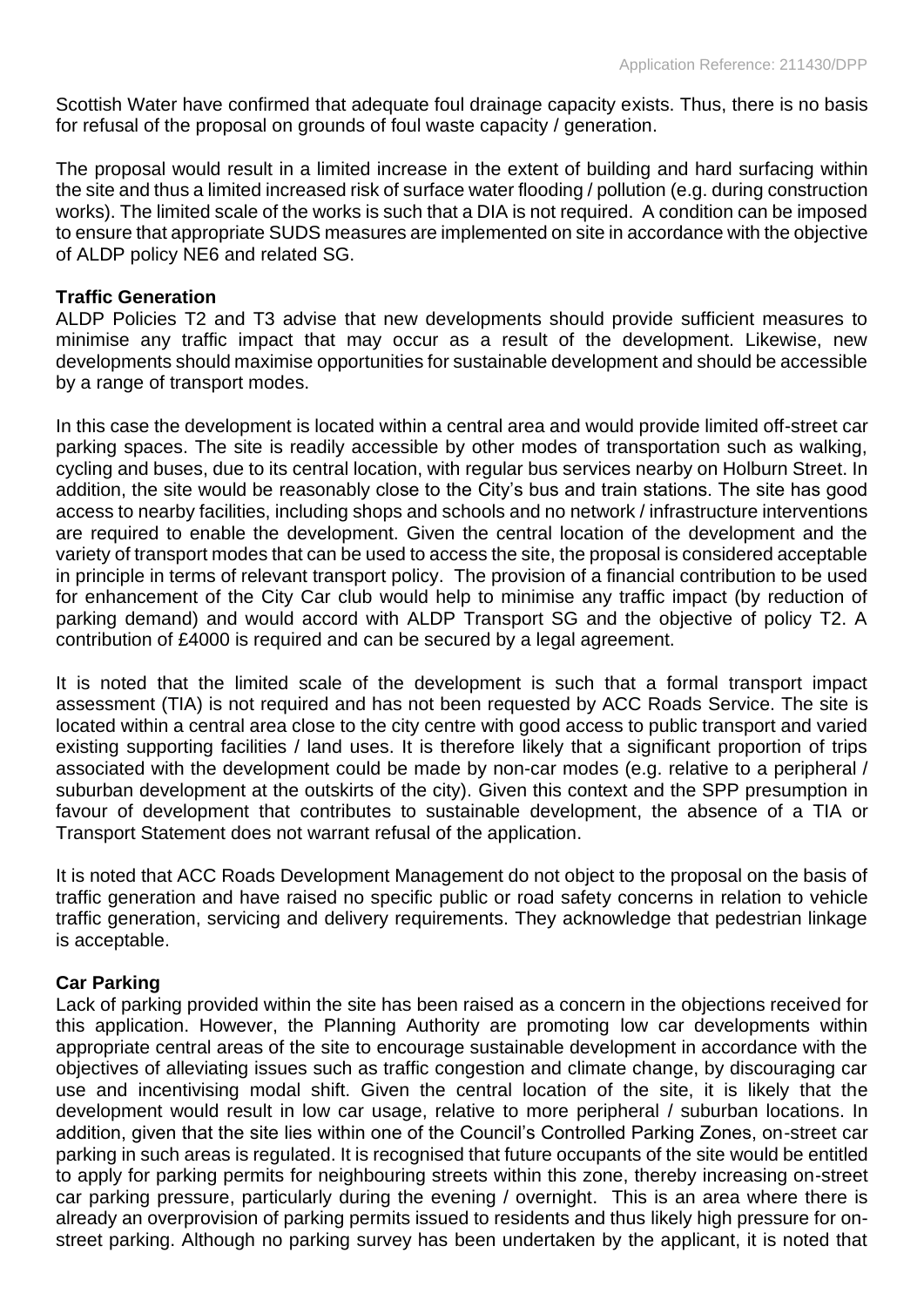during a recent site visit, there was some available on street parking during a midweek evening. Overall, given the existing use of the site and the relatively small scale of development, it is considered the development would unlikely have a significant adverse impact on existing parking pressure and this does not in itself warrant refusal on safety grounds. Use of a condition regarding car parking provision on site and developer contributions towards implementation and use of the city car club is recommended in this case in order to reduce such on-street parking pressure. Prospective occupants would also have the potential use of both Hardgate and Chapel Street public car parks, although these are both some distance from the site, so not highly convenient.

Whilst ACC Roads Development Management Team have requested that 14 car spaces are provided on site, that would not be feasible to achieve, unless the existing building and trees are demolished, which is not an appropriate design solution. In this instance the urban design and sustainability benefits of retention of the existing building and trees necessitates a reduced level of car parking provision on site. Notwithstanding the tension with ALDP car parking guidance, it is considered that a degree of flexibility in the application of the guidance is warranted in this instance, particularly given other amenity considerations (e.g. tree / building retention / landscape design) and the wider objective of sustainable development. It is noted that residential car parking standards are not minima and a degree of flexibility is typically applied, especially in relation to conversion of existing historic building in an inner city location. In accordance with ACC transport guidance, provision of EV charging facilities can be required on site by condition.

With regards to cycle parking, this would be acceptably located within the rear external area, accessed from Hardgate. One secure space would be provided per flat, which is in compliance with the requirements outlined in the Transport and Accessibility Supplementary Guidance. Although further details of provision are required (e.g. of the specific facilities and provision for visitors), this can be addressed by condition.

## **Access**

No specific road / pedestrian safety concerns have been identified by ACC roads service regarding the revised access arrangements which has been adjusted to satisfy their concerns regarding its width. It is noted that the existing shared vehicle / pedestrian site access is onto an existing traffic calmed one way street which carries a relatively low volume of traffic and has relatively low traffic speeds (e.g. relative to Holburn Street and Willowbank Road). It has a 20mph speed limit and on street parking on its west side. It is noted that the proposal would result in a betterment of the existing situation in terms of road safety by widening the existing access and thereby enabling increased visibility at the junction of the site with the public road. It is noted that there are double yellow lines on the east side of Hardgate in the vicinity of the access and no adjustment of the existing on street waiting restrictions or removal of car parking is considered to be required in order to avoid compromise of visibility at the access. The proposed site plan indicates that the existing footway crossing would be removed and replaced with a more formalised access. However, as this would not prioritise pedestrian movement, this would not accord with ALDP policy T3 and is therefore not accepted. Details of any adjustment / reconstruction of the footway crossing, thereby retaining its existing format, which prioritises pedestrian movement, can however be secured and implemented by use of a suspensive condition.

## **Servicing**

It is presumed that refuse vehicles would not enter the site, to avoid reversing and as that would not be convenient for drivers of such vehicles. It is noted that the proposed bin storage area would be located within 15m of the kerbside, such that kerbside uplift would be convenient and in accordance with the expectations of ACC Waste Service. As regards other servicing vehicles, it is noted that many food deliveries are now undertaken using moped / cycles which could easily enter and turn within the site. Space for larger vehicles such as supermarket or other delivery vans to park / offload within the site could be provided but this is not required to accord with SG and would require adjustment of the parking layout and some reduction of residential car parking within it. Precise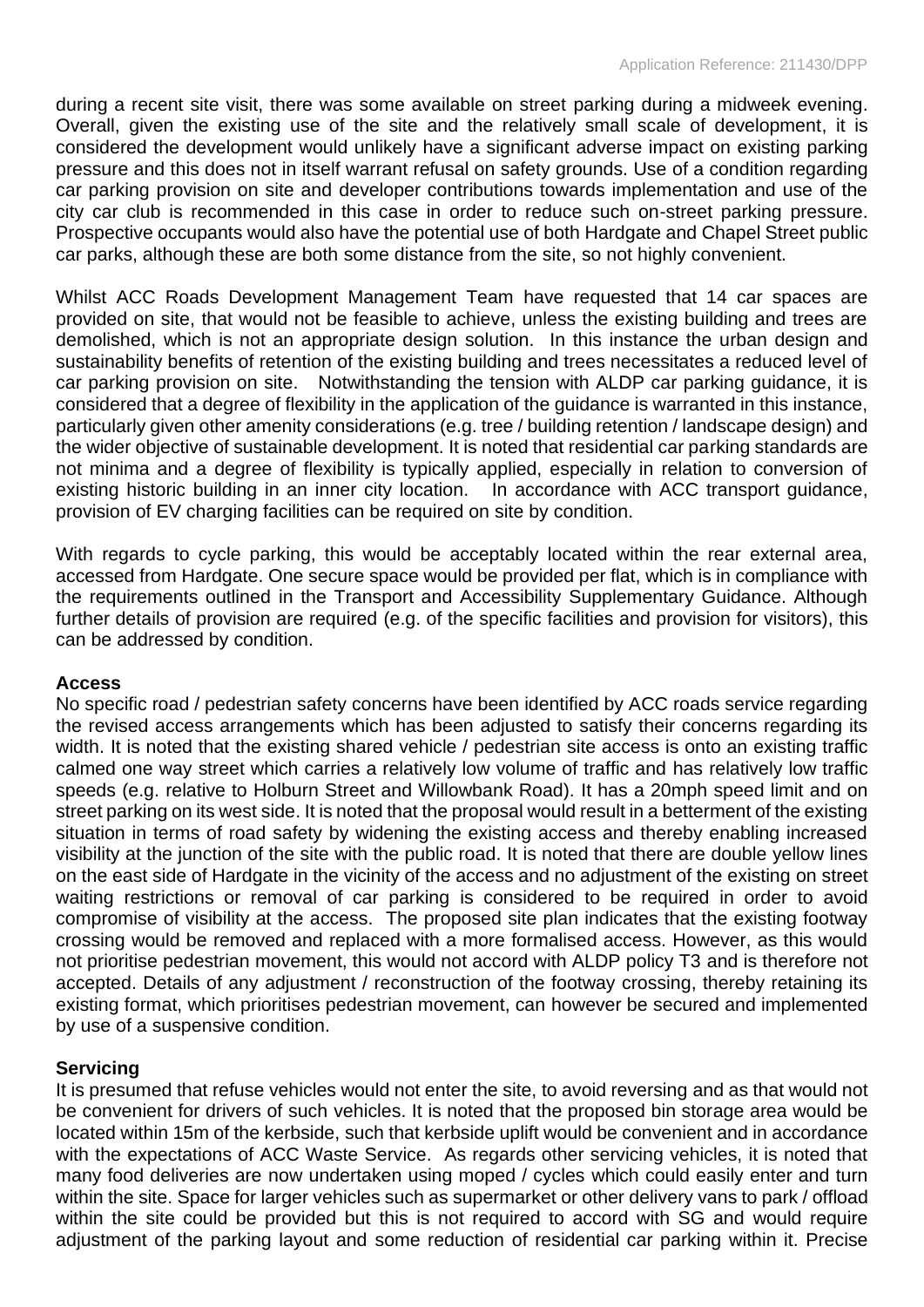details of the proposed vehicle parking, servicing, layout and turning arrangements can be secured by condition.

## **Energy and Water Efficiency**

Whilst no detailed technical information has been submitted in relation to provision of energy and water saving technology on site, as the proposal is for a change of use and only a limited extent of new floorspace is proposed, there is no requirement to provide such equipment this instance in terms of ALDP Policy R7. Thus, notwithstanding SPP objectives of sustainable development, there would be no basis for refusal of the application because of conflict with policy R7.

#### **Other Technical Matters**

Whilst the proposed use would generate waste, this would not differ significantly from the existing use. There would be adequate space for provision of suitably screened waste and recycling bins within the external area at the frontage of the site where existing bins are located. A condition can be used to ensure detail and delivery of this in accordance with ALDP policy R6 and related SG.

It is presumed that there is adequate telecoms services (e.g. phone, internet) at the site given its location within a central urban area and thus no conflict with ALDP policy CI1. It is noted that neither the applicant nor the Council has any responsibility for provision of telecommunications infrastructure, which is delivered by private companies. It is noted that the role out of full fibre broadband within the city is continuing (in part funded by the Scottish Government) and such services are available in the area. Thus, it would not be reasonable to impose a condition requiring any service upgrade. No evidence exists that that the development would adversely impact on existing TV reception or other telecommunications signals.

Whilst no connection to the district heating network is proposed, this is not a requirement of current planning policy / guidance. Proposed policy R8 within the PALDP states that heat networks are encouraged and supported. Such heating systems are desired in terms of sustainable design. However, as guidance referred to in this policy (i.e. Aberdeen Planning Guidance regarding Heat Networks and Energy Mapping) has yet to be published, the weight which can be afforded to that policy is limited. It would not therefore be reasonable to refuse the development on the basis that no connection to a heat network is proposed.

## **Other Concerns Raised in Objection**

The site would have an overall density of 68 units per hectare which is considered appropriate for a central urban site (given that the minimum density figure in ALDP policy H3 is 30 units per hectare, and that is applied to more remote urban fringe locations). Given the limited footprint of new building proposed, the limited external alterations and given that significant parts of the site would remain undeveloped, the proposal is not considered to result in overdevelopment of the site. The alleged lack of need for more flatted development is not supported by any evidence and conflicts with the HNDA and the expert advice of ACC Housing Service of a continued need for provision of affordable housing. Such alleged lack of need is not a material grounds for refusal of residential development. Given that the ALDP is not prescriptive regarding the use of the site and zones the site within a general residential area, there is no planning policy basis for insisting that the premises should remain as a care home. In any event, the proposed use requires to be considered on its merits. It is noted the original use of the site would have been for residential purposes (i.e. a house) and the proposed use as flats is consistent with that purpose.

## **Viability**

The viability statement submitted by the agent has been reviewed by the Developer Obligations consultee. Although the site lies outwith the affordable housing waiver area, following negotiation with the Developer Obligations Team and provision of additional viability information by the agent, is has been agreed to waive the requirement for Affordable Housing as expressed in ALDP policy H5 and as referred to by ACC Housing Team. Although the proposal would therefore conflict with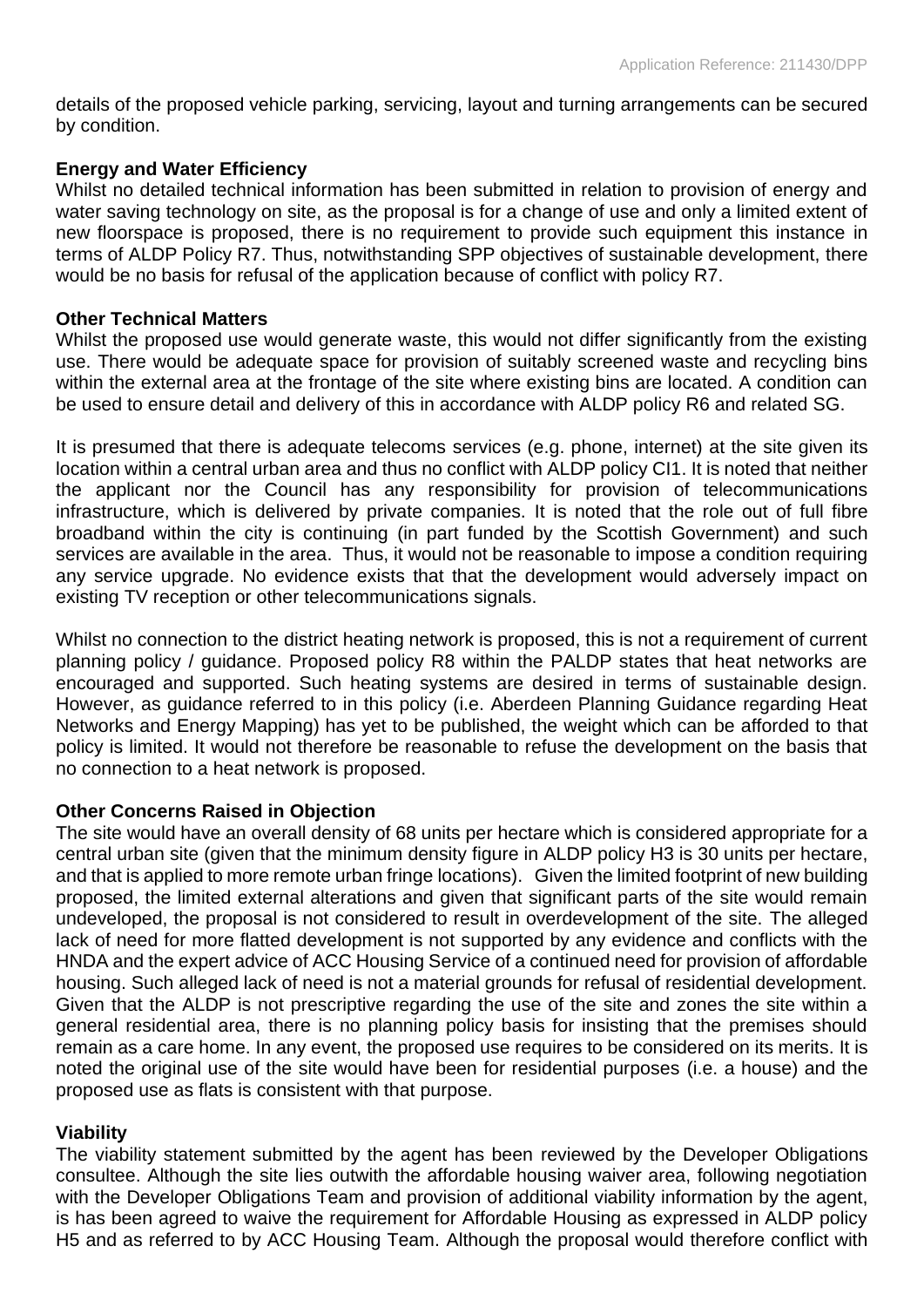ALDP policy H5, given the overall benefit of securing an appropriate new use for a disused granite building located within a central area close to the City Centre, this is considered to be a justified and reasonable solution. The other elements of financial contribution referred to in the developer obligation assessment and the car club contribution would remain requirements.

## **Proposed Aberdeen Local Development Plan**

In relation to this particular application, other than policy D2 and R8, the policies in the Proposed Aberdeen Local Development Plan 2020 (PALDP) substantively reiterate those in the adopted Local Development Plan and the proposal is acceptable in terms of both Plans for the reasons previously given. The tensions with proposed policies D2 and R8 are addressed above and do not warrant refusal of the application.

## **Heads of Terms of any Legal Agreement**

In order to address the matters raised by the developer obligations consultee, any approval would require to be deferred pending the conclusion of a legal agreement with the Council. Such agreement would be required to address contribution requirements towards core path network (£2,455), secondary education (£2,635) healthcare facilities (£3,808), open space (£1,208), community facilities (£12,068) and car club contributions (£4,000).

## **RECOMMENDATION**

Approve Conditionally & Legal Agreement

## **REASON FOR RECOMMENDATION**

The delivery of residential development on a disused brownfield site within a built-up central area of the city which is accessible by public transport accords with the presumption in favour of development that contributes to sustainable development as set out in Scottish Planning Policy 2014.

The development is considered to be appropriate for this residential zoned area, subject to conditions, having no adverse impact on the amenity of the area in terms of scale, design, noise, overlooking, or overshadowing. As such, the development complies with Policy H1- Residential Areas, Policy D1 - Quality Placemaking by Design, Policy H3 – Density within the Aberdeen City Local Development Plan 2017 (ALDP). Whilst there will be a loss of some traditional granite walling, it is considered that there is sufficient reuse of granite within the site for the development to be acceptable in terms of Policy D5 - Our Granite Heritage. Although the proposal would conflict with ALDP policy H5 - Affordable Housing, given the overall benefit of securing an appropriate new use for a disused granite building located within a central area close to the City Centre this is considered to be justified.

Contributions are being sought and secured via a legal agreement in line with Policy I1 - Infrastructure Delivery and Planning Obligations. Whilst no public open space is proposed, compensatory contributions are being sought for the enhancement of nearby open spaces and the development is in a good area to provide access to these. Such contribution is required in order to address the objective of Policy NE4 - Open Space Provision in New Development. Suitable tree protection, management and planting can be secured by condition in accordance with the objectives of ALDP policy NE5 - Trees and Woodlands and Policy D2 – Landscape. Connection to public infrastructure is proposed and is acceptable and suitable drainage measures can be provided such that the proposal complies with Policy NE6 - Flooding, Drainage and Water Quality. Suitable mitigation measures can be installed on site to address the expectation of ALDP Policy NE8: Natural Heritage. Appropriate waste provision and digital communications can be provided within the site. Therefore, the proposal complies with Policy R6 - Waste Management Requirements for New Development and Policy CI1 - Digital Infrastructure.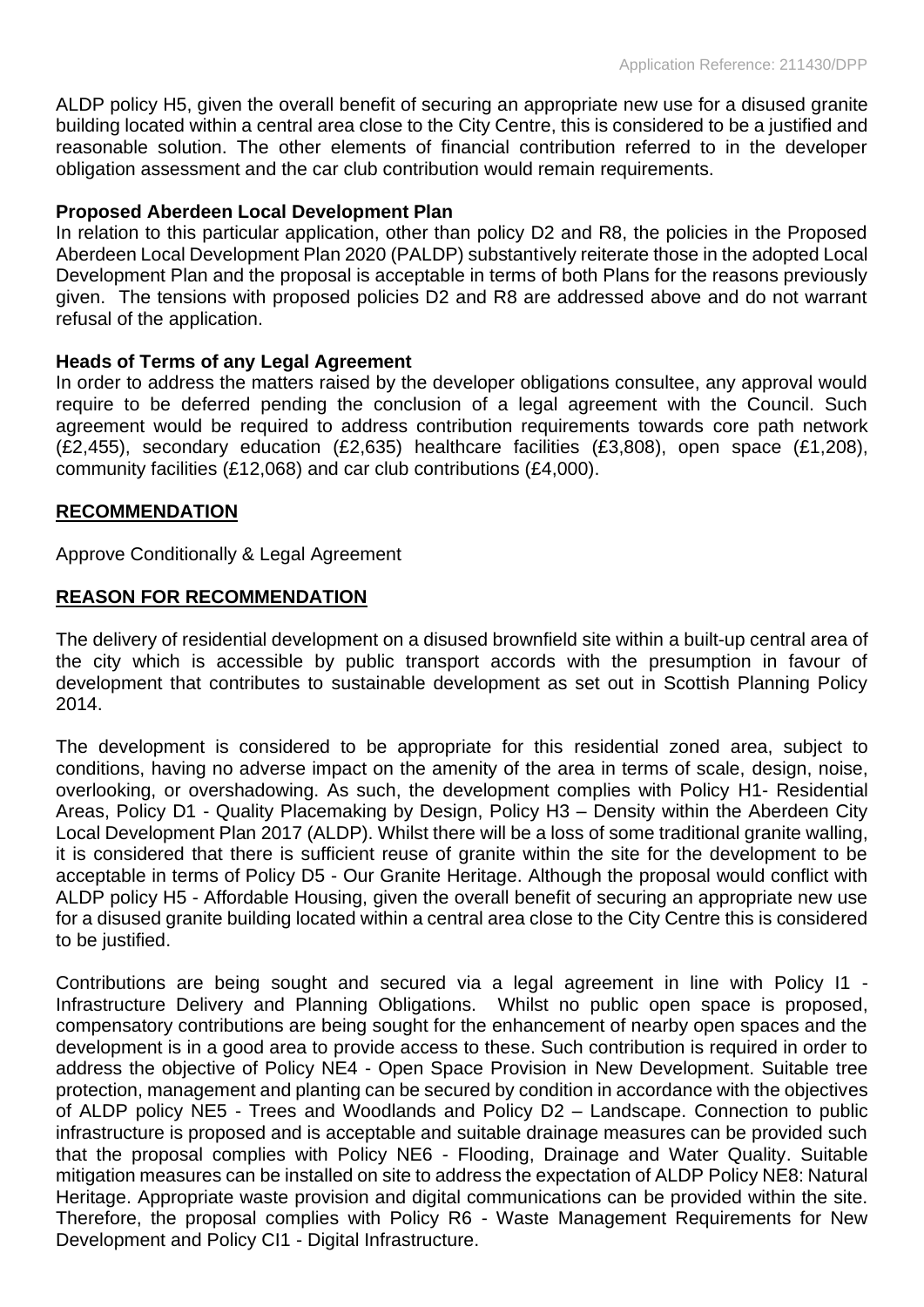The proposal is considered to comply with the objectives of ALDP Policy T2: Managing the Transport Impact of Development and T3: Sustainable and Active Travel of the ALDP and its associated guidance, subject to conditions regarding pedestrian access and cycle provision. The development would be acceptable in terms of traffic generation and in terms of assessment against relevant planning policy regarding transport. The requirement for car club contributions to address the reduced level of off-street parking can be secured via a Legal Agreement. Whilst no EV parking is currently proposed on site, a condition can be used to ensure its delivery and the delivery of visitor and resident cycle parking on site. As such, it is considered that there would be no substantive grounds for refusal of the application on the basis of car parking pressure, transport generation or planning policy.

The proposal would be compliant with the equivalent zoning and topic-based policies in the Proposed Aberdeen City Local Development Plan 2020 (PALDP). Although there would be tension with PALDP policies D2- Amenity and R7 – Heat Networks, this is not considered to warrant refusal. All concerns raised through submitted representations have been addressed and there are no material considerations which warrant refusal in this instance.

# **CONDITIONS**

## 1. Tree Protection

No development shall take place pursuant to the planning permission hereby approved unless a further scheme for the protection of all trees to be retained on the site during construction works has been submitted to and approved in writing by the Planning Authority and such scheme as may have been approved has been implemented in full for the duration of the site works. No materials, supplies, plant, machinery, spoil, changes in ground levels or construction activities shall be permitted within the protected areas specified in the aforementioned scheme of tree protection without the written consent of the Planning Authority and no fire shall be lit in a position where the flames could extend to within 5 metres of foliage, branches or trunks.

Reason - In order to ensure adequate protection for the trees on site during the construction of the development.

## 2. Tree Management

The flats hereby approved shall not be occupied unless a plan and report illustrating appropriate management proposals for the care and maintenance of all existing trees on the site and any new areas of planting (to include timing of works and inspections) has been submitted to and approved in writing by the Planning Authority. The proposals shall be carried out in complete accordance with such plan and report as may be so approved, unless the planning authority has given prior written approval for a variation.

Reason - In order to preserve the character and amenity of the area and ensure continuity of tree cover on the site.

## 3. Landscape and Amenity Space

No development pursuant to the planning permission hereby approved shall take place unless a detailed scheme of landscaping and amenity space for the site has been submitted to and approved in writing for the purpose by the Planning Authority. This scheme shall include details of the proposed grassed / herbaceous areas, areas of any tree/shrub /climber planting including details of numbers, densities, locations, species, sizes, stage of maturity at planting and establishment / protection measures and management arrangements. All planting, seeding and turfing comprised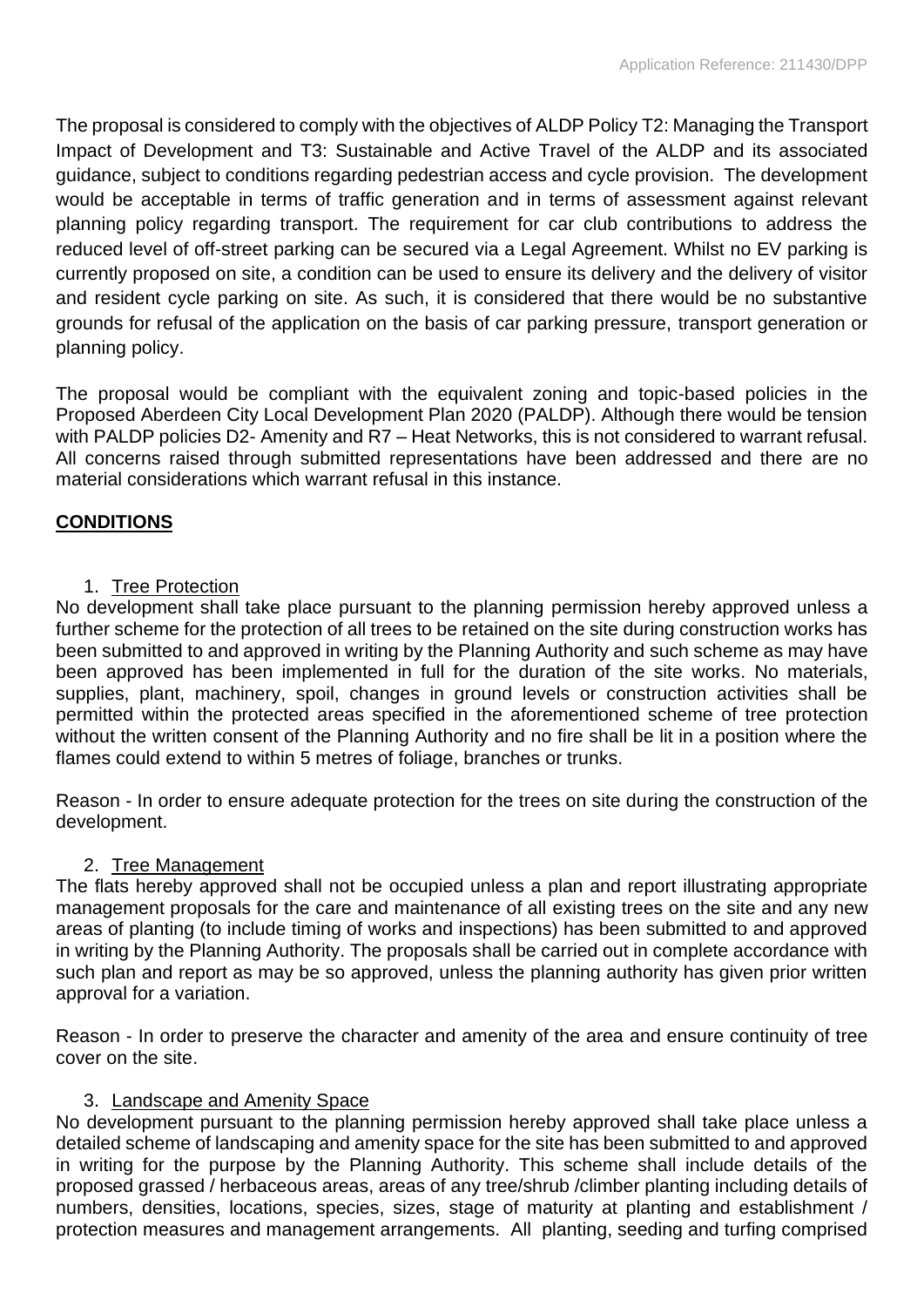in the approved scheme of landscaping shall be carried out in the first planting season following the completion of the development and any planted areas which within a period of 5 years from the completion of the development, are removed or become seriously damaged shall be replaced in the next planting season with others of an extent and species similar to those originally required to be planted, or in accordance with such other scheme as may be submitted to and approved in writing for the purpose by the planning authority.

Reason - In the interests of protection of the amenity of the area and ensure a suitable landscape treatment and amenity for occupants.

# 4. Ecology Enhancement

No development shall take place pursuant to this permission unless details of proposed ecological enhancement measures on site (including provision of bird and bat boxes) and native planting has been submitted to and agreed in writing by the planning authority. The flats shall not be occupied unless such measures have been implemented in accordance with the approved details.

Reason - In the interests of protection of natural heritage and ensure suitable mitigation measures.

# 5. Surface Water Drainage

No development shall take place pursuant to this planning permission unless the proposed surface water drainage system for the site has been submitted to and approved in writing by the Planning Authority. This shall include details of surface water SUDS measures and associated maintenance measures as required on site. The building hereby approved shall not be occupied unless the approved surface water drainage system has been implemented in full and is permanently retained thereafter in accordance with the approved maintenance scheme. For the avoidance of doubt, no surface water shall discharge from the site onto the public road or connect to the foul sewer.

Reason: In order to ensure that adequate drainage facilities are provided, and retained, in the interests of the amenity of the area.

## 6. Cycle Storage / Parking

No development shall take place pursuant to this permission unless details of secure cycle storage for all occupants and visitor cycle parking at the site frontage has been submitted to and approved in writing by the Planning Authority. The flats hereby approved shall not be occupied unless the approved cycle storage facilities, including those shown on drawing no. 11 B, or such other drawings as may be approved, have been provided. The secure store shall be demonstrated to be secure/lockable, via submission of such details.

Reason: In the interests of encouraging more sustainable modes of travel and the objective of ALDP policy T2.

## 7. Granite Re-use

No development shall take place pursuant to this planning permission, nor shall any demolition works commence, unless a scheme for the sensitive downtaking, storage and subsequent re-use on site of existing granite walling, gatepost and setts within the site has been submitted to and agreed in writing by the planning authority. Thereafter, the development shall be implemented in complete accordance with the approved scheme.

Reason: In order to secure appropriate re-use of granite within the development in accordance with the expectations of ALDP policy D5 and sustainability objectives.

## 8. Boundary Wall / Site Entrance

No development shall take place pursuant to this planning permission, unless a detailed scheme for the retention and alteration of the existing granite boundary wall at the site frontage and the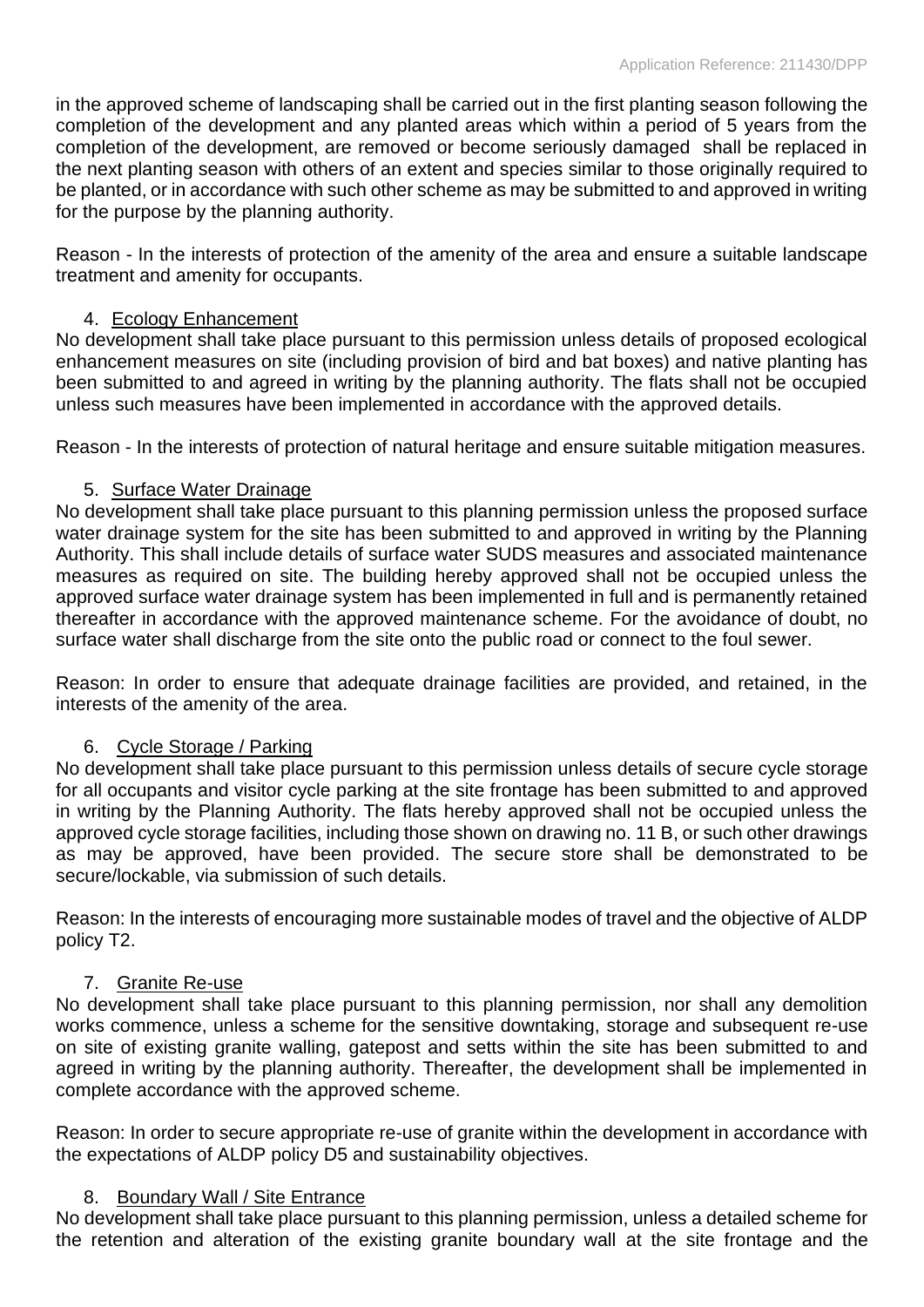retention, downtaking and subsequent reinstatement of the existing granite entrance pillars has been submitted to and approved in writing by the Planning Authority. The development hereby approved shall not be occupied unless such scheme as may be approved and the site entrance as shown on drawing 17, or such other drawing as may be approved in writing by the Planning Authority, have been implemented in their entirety, unless otherwise agreed in writing.

Reason: In the interest of visual and residential amenity / privacy and to ensure a satisfactory finish of the development.

## 9. Privacy

Notwithstanding drawing 15 hereby approved, flat 9 hereby approved shall not be occupied unless additional glazed screening has been provided on the south elevation of the proposed external terrace at the roof level of the proposed extension, in accordance with additional construction details to be agreed.

Reason – In the interest of the protection of the residential amenity (privacy) of the adjacent house and private garden ground at 15 Bethany Gardens

## 10. Building Construction Details

No development shall take place pursuant to this planning permission unless construction details of the proposed windows /doors, balconies / terraces and associated glazed screens; external vents / ducts; including detailed cross sections demonstrating the relationship with masonry, have been submitted to, and approved in writing, by the Planning Authority. For the avoidance of doubt all ventilation pipes and services shall be directed to the rear of the building / roof and any interventions on the granite façade shall be minimised. Thereafter the development shall be carried out in accordance with the details so agreed.

Reason: In the interest of visual amenity and to ensure a satisfactory finish of the development

#### 11. Vehicle Parking / Servicing / Layout / Turning arrangements

The development hereby approved shall not be occupied unless the vehicle parking area hereby granted planning permission has been constructed, drained, laid-out and demarcated in accordance with a detailed approved scheme which shall be submitted to and approved in writing by the planning authority. Such areas shall not thereafter be used for any other purpose other than the purpose of ancillary vehicle parking / provision of access to / servicing the development and use hereby granted approval. For the avoidance of doubt, a minimum of one electric vehicle (EV) parking space shall be provided within the site, together with associated EV charging infrastructure.

Reason – in the interests of public safety and residential amenity

#### 12. Footway Crossing

No development shall take place pursuant to this planning permission unless a detailed scheme for the proposed footway crossing / reinstatement at the site frontage has been submitted to and approved in writing by the Planning Authority.

Reason: In the interests of encouraging sustainable modes of travel and the objective of sustainable development and ALDP policy T3.

## 13. Bin Storage

The flats hereby approved shall not be occupied unless provision has been made within the application site for the storage of refuse disposal and recycling facilities in accordance with a scheme which has been submitted to and approved in writing by the Planning Authority. For the avoidance of doubt such storage shall include suitable screening, ventilation and wash down / drainage facilities.